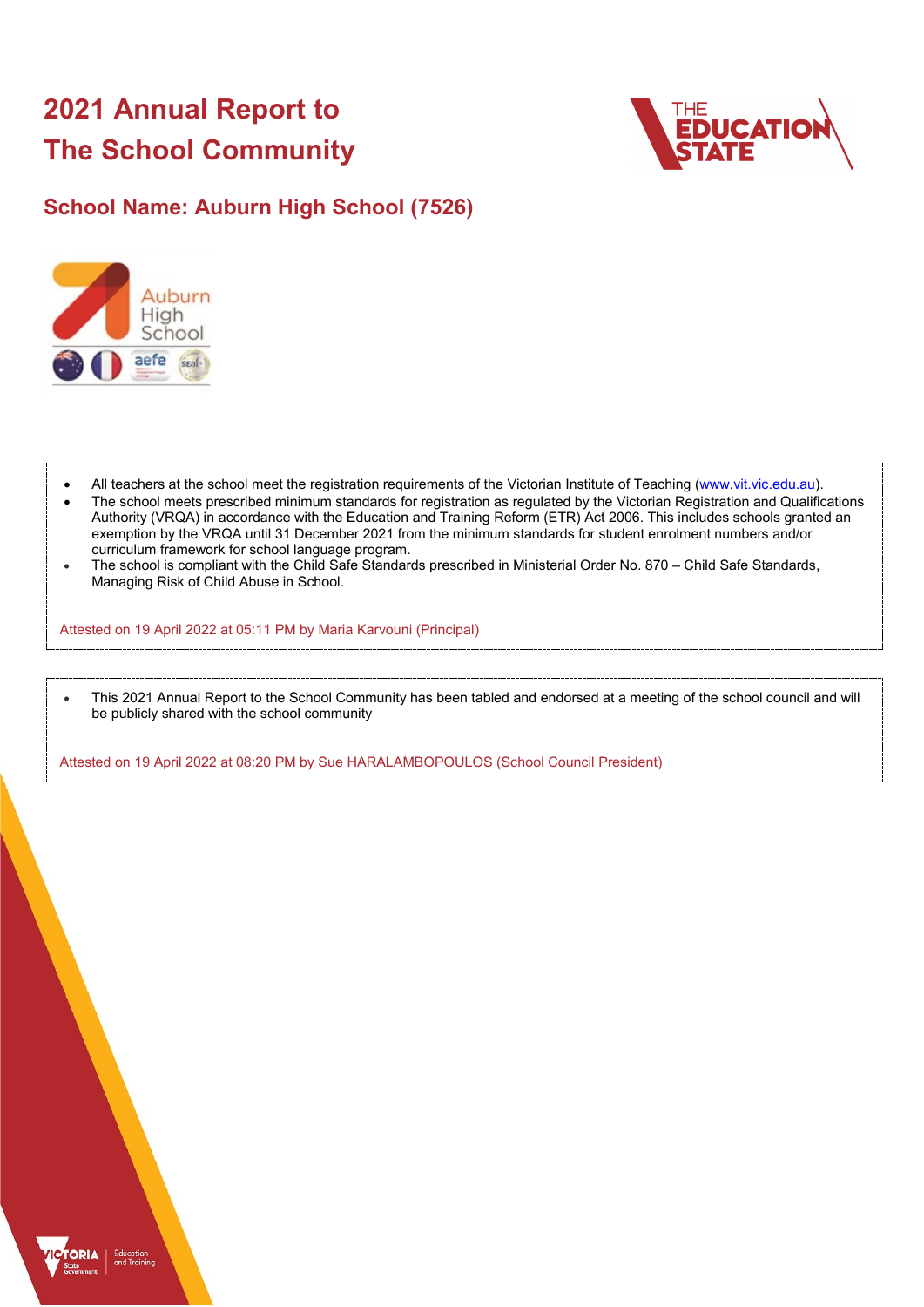

# How to read the Annual Report

## What does the *'About Our School'* commentary section of this report refer to?

The 'About our school' commentary provides a brief background on the school, an outline of the school's performance over the year and future directions.

The 'School Context' describes the school's vision, values and purpose. Details include the school's geographic location, size and structure, social characteristics, enrolment characteristics and special programs.

The 'Framework for Improving Student Outcomes (FISO)' section includes the improvement initiatives the school has selected and the progress they have made towards achieving them through the implementation of their School Strategic Plan and Annual Implementation Plan.

## What does the *'Performance Summary'* section of this report refer to?

The Performance Summary includes the following:

#### **School Profile**

- student enrolment information
- the school's 'Student Family Occupation and Education' category
- a summary of parent responses in the Parent Opinion Survey, shown against the statewide average for Secondary schools
- school staff responses in the area of School Climate in the School Staff Survey, shown against the statewide average for Secondary schools

#### **Achievement**

- English and Mathematics for Teacher Judgements against the curriculum
- English and Mathematics for National Literacy and Numeracy tests (NAPLAN)
- all subjects for Victorian Certificate of Education (VCE) examinations

#### **Engagement**

Student attendance and engagement at school, including:

- how many Year 7 students remain at the school through to Year 10
- how many exiting students go on to further studies or full-time work

#### **Wellbeing**

Student responses to two areas in the Student Attitudes to School Survey:

- Sense of Connectedness
- Management of Bullying

Results are displayed for the latest year and the average of the last four years (where available). As NAPLAN tests were not conducted in 2020, the NAPLAN 4-year average is the average of 2018, 2019 and 2021 data in the 2021 Performance Summary.

### Considering COVID-19 when interpreting the Performance Summary

The Victorian community's experience of COVID-19, including remote and flexible learning, had a significant impact on normal school operations in 2020 and 2021. This impacted the conduct of assessments and surveys. Readers should be aware of this when interpreting the Performance Summary.

For example, in 2020 and 2021 school-based surveys ran under changed circumstances, and NAPLAN was not conducted in 2020. Absence and attendance data during this period may have been influenced by local processes and procedures adopted in response to remote and flexible learning.

Schools should keep this in mind when using this data for planning and evaluation purposes.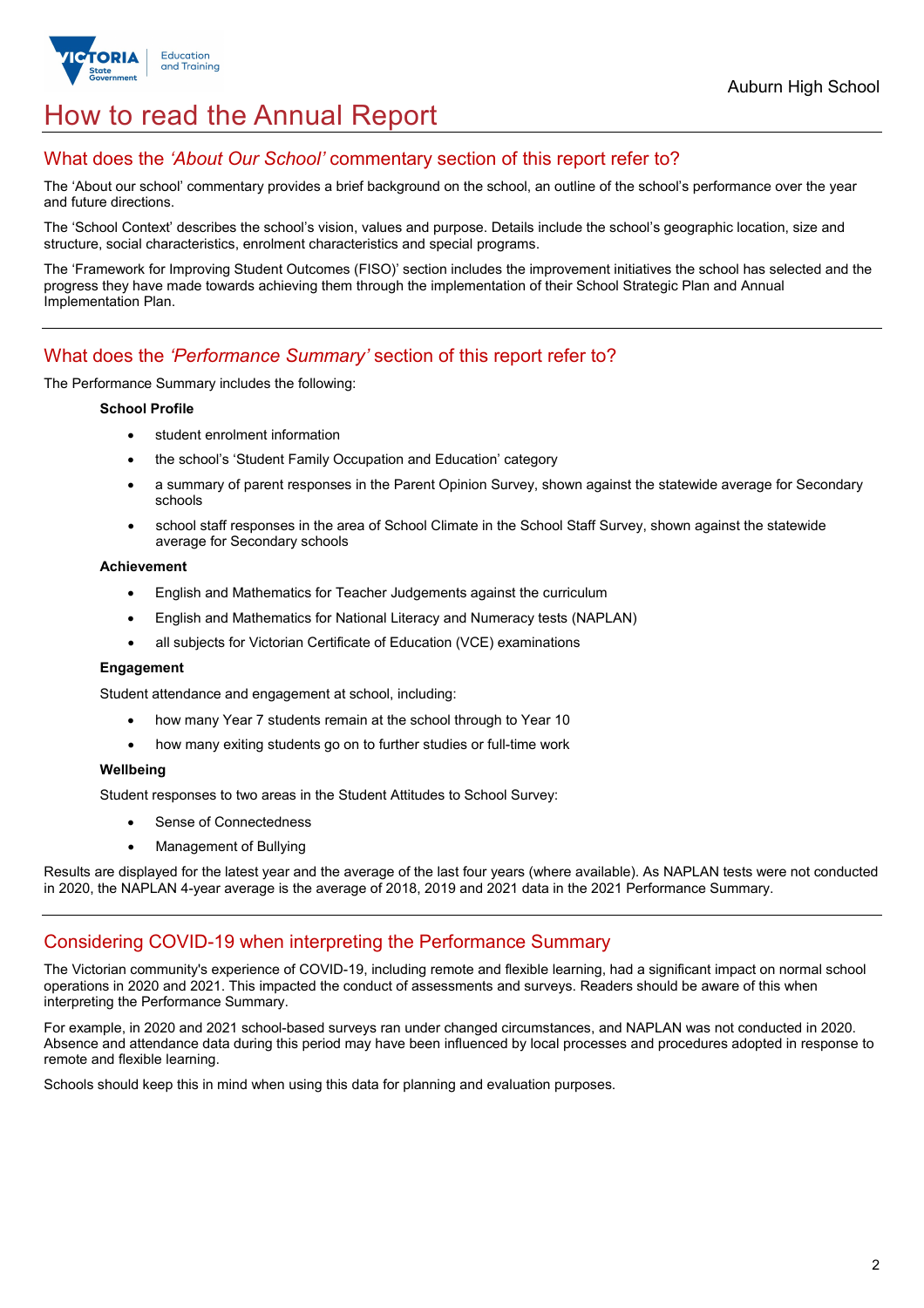

# How to read the Annual Report (continued)

### What do *'Similar Schools'* refer to?

Similar Schools are a group of Victorian government schools with similar characteristics to the school.

This grouping of schools has been created by comparing each school's socio-economic background of students, the number of non-English speaking students and the school's size and location.

## What does *'NDP'* or '*NDA*' mean?

'NDP' refers to no data being published for privacy reasons or where there are insufficient underlying data. For example, very low numbers of participants or characteristics that may lead to identification will result in an 'NDP' label.

'NDA' refers to no data being available. Some schools have no data for particular measures due to low enrolments. There may be no students enrolled in some year levels, so school comparisons are not possible.

Note that new schools only have the latest year of data and no comparative data from previous years. The Department also recognises unique circumstances in Specialist, Select Entry, English Language, Community Schools and schools that changed school type recently, where school-to-school comparisons are not appropriate.

## What is the *'Victorian Curriculum'*?

The Victorian Curriculum F–10 sets out what every student should learn during his or her first eleven years of schooling. The curriculum is the common set of knowledge and skills required by students for life-long learning, social development and active and informed citizenship.

The Victorian Curriculum is assessed through teacher judgements of student achievement based on classroom learning.

The curriculum has been developed to ensure that school subjects and their achievement standards enable continuous learning for all students, including students with disabilities.

The 'Towards Foundation Level Victorian Curriculum' is integrated directly into the curriculum and is referred to as 'Levels A to D'.

'Levels A to D' may be used for students with disabilities or students who may have additional learning needs. These levels are not associated with any set age or year level that links chronological age to cognitive progress (i.e., there is no age expected standard of achievement for 'Levels A to D').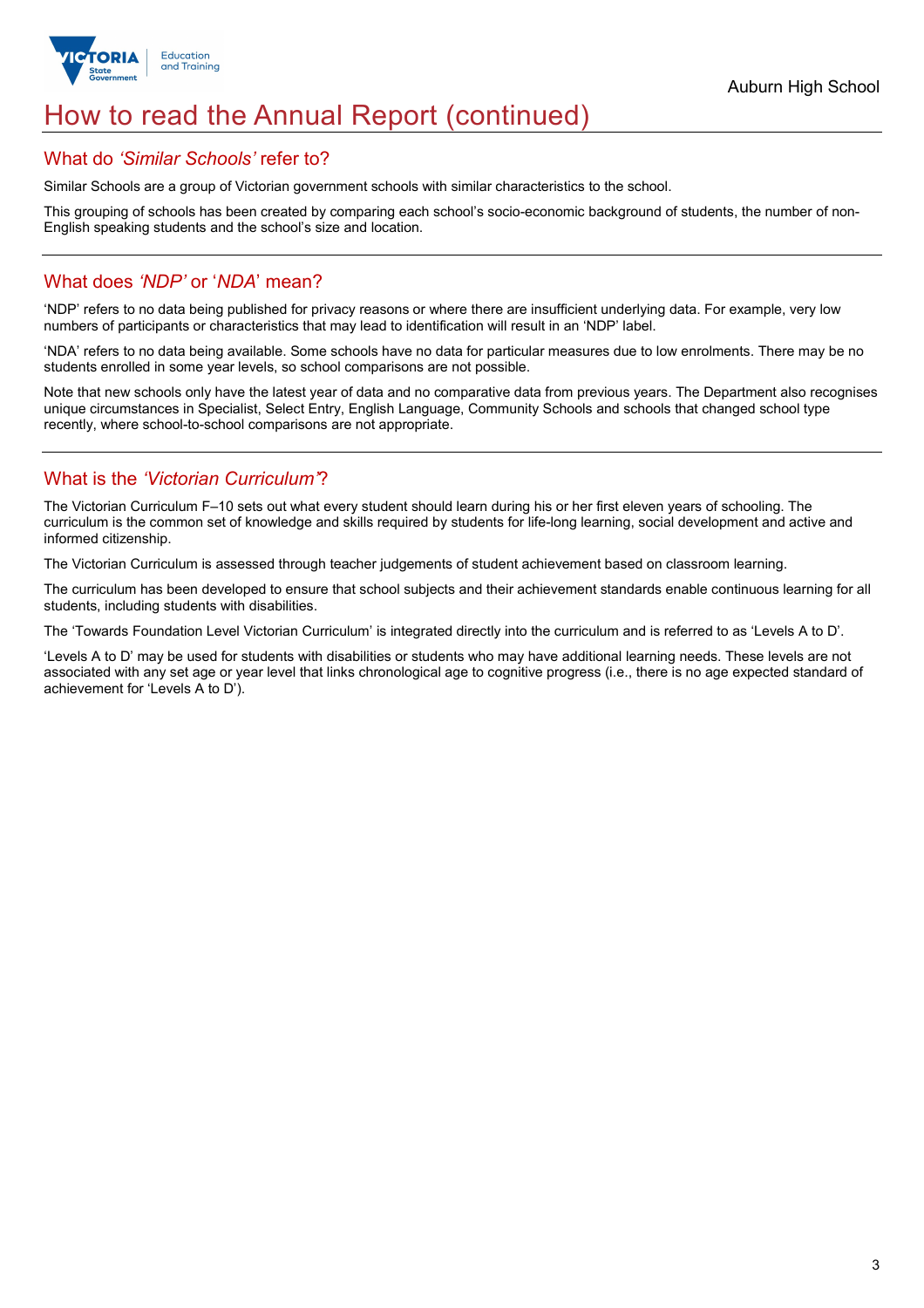

# **About Our School**

## School context

Auburn High School opened in January 2014 in Hawthorn East, Melbourne. Since then it has increased in student enrolments. It now has an SFOE of 0.19 and a student population of around 680. There are 65 staff including the Principal, 2 Assistant Principals, 5 leading teachers, 45 teaching staff and 14 Education Support staff.

Auburn High School is the only Victorian government secondary school to offer a French ministry aefe accredited Binational French program in Years 7-9. As a school specialist in French language it also offers a French Partial Immersion program. Other specialisations include a Select Entry Accelerated Learning (SEAL) program and a Science Technology Engineering and Mathematics (STEM) focus. The curriculum specialisations the school offers have been very successful, as is the International Student Program operating in Years 10 –12. In addition, the school is now working towards the introduction of the IB Diploma Program and the VCE VM in 2023.

Auburn High School is a high performing government school of choice in the community. The school focuses on creating a stimulating environment where students are given increased opportunities to be challenged and engage in self-directed inquiry in their learning. There is extensive professional learning for all teachers focused on improving instructional practice, building leadership capacity, and in providing challenging and engaging programs to students. Auburn High School is system leader with continual work being done on student voice and agency in classroom teaching, the emphasis on using data to inform teacher practice and putting in place models and structures that increase consistency of practice in all classrooms.

2021 was the second year of the school's current 2020-23 School Strategic Plan cycle. 2021 was another challenging year as the COVID pandemic disrupted schooling and learning was remote for a long period of time. Despite this, Auburn High School successfully continued the focus on building teacher instructional practice, using evidence-based research strategies and extensive use of data to inform teaching and learning practice. Our goal is to continue to challenge and improve the learning growth of every student. The VCE mean study score has steadily increased over the past seven years, and in 2021 we again exceeded the state median. The progress of students in the Program for Students with Disability (PSD) continued to be monitored through regular support group meetings, the development and review of Individual Education Plans (IEPs) and use of teacher feedback in both the remote and onsite learning environments.

Our engagement and wellbeing goals are "To create empowered learners who act as autonomous agents for their own learning" and "To develop students who feel socially and emotionally connected (and flourish) in their school community. We have introduced the Auburn Learner Qualities and Year Level statements to encourage the development of specific skills and attributes in our students and increase connectedness. We have reduced absences by implementing several non-attendance measures including: parent SMS alerts; parent initiated Compass absence/lateness approvals; Tutor group teachers following up after three days of absence and six weekly attendance reviews conducted by Year Level Leaders and Assistant Principals.

Auburn High School runs an extensive extracurricular program involving lunchtime clubs and after school sports and activities. Student leadership and voice are highly valued at Auburn High School and are led by a leading teacher. The school's DARE (Diversity, Aspiration, Respect and Excellence) values are embedded in the life of the school and play an important part in developing a culture at the school that is positive, inclusive and esteems learning growth and achievement.

## Framework for Improving Student Outcomes (FISO)

The school's FISO initiatives in 2021 under Excellence in Teaching and learning were focused on "Building Practice Excellence" and "Curriculum Planning and Assessment". The 3 Key Improvement Strategies were:

• Build staff capacity to implement a school wide approach to student writing at all year levels and in all learning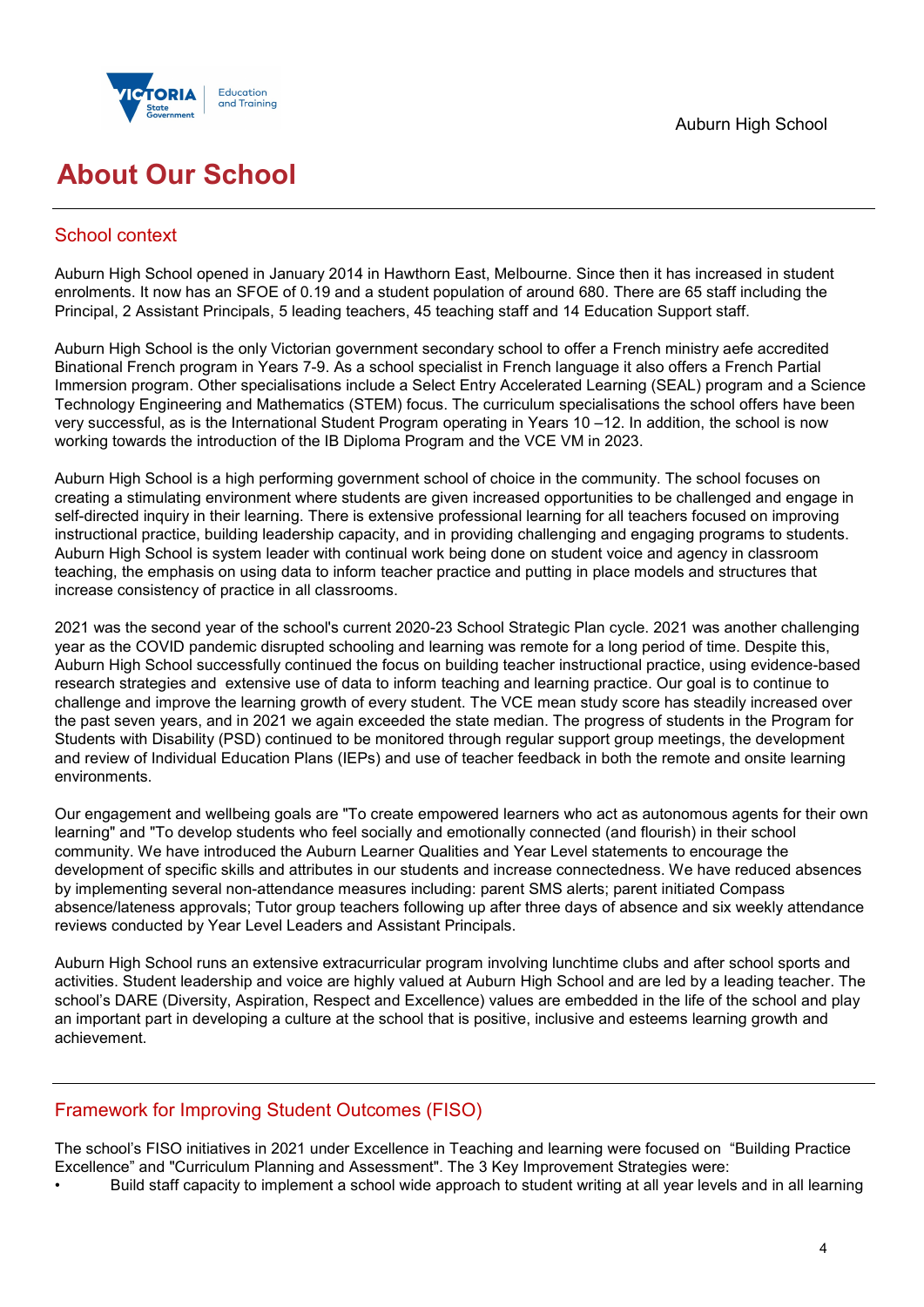

#### areas

• Develop and embed a consistent approach, through Professional Learning Communities, to the use of assessment to inform and differentiate teaching practice and student learning

• Develop and consistently embed a whole school approach to desired student learning characteristics dispositions

The school's FISO initiatives in 2021 under Professional Leadership were focused on "Instructional and Shared Leadership". The Key Improvement Strategy was:

• Sustain leadership that guides, supports, directs the improvement of teaching practice and student learning

The school's FISO initiatives in 2021 under Positive Climate for Learning were focused on "Empowering Students and Building School Pride" . The 3 Key Improvement Strategies were:

- Develop tools that enable students to track and measure their learning growth.
- Consistently embed the whole school approach to student safety, resilience, health and wellbeing

• Developing a statement for each year level community that outlines their purpose and identity within our school.

All of these initiatives focused on building teacher capacity by using evidence-based research strategies and using data extensively to inform our practice. In addition, we worked closely with our Learning Area Leaders by building their leadership and instructional capacity as best as we could during this COVID-challenging year. The instructional model, which is embedded in our practice, ensured that remote learning was structured for our students, providing a familiar and positive experience. We adjusted our assessment practices during remote learning where all teachers were checking in on students weekly in relation to their academic progress and also conducting wellbeing checks. Student and parent feedback during the extensive remote learning periods was very positive. Our student leaders also facilitated wellbeing sessions for students to keep our communities connected. Despite being the second year in a pandemic, our school achieved the highest VCE scores to date, with both the median and % over 40 being above State. Our Common Assessment Task (CAT) Data Team continued to conduct quality assurance on Common Assessment Tasks and we trialled common formative assessment monitoring through Compass. We are refining this work through "Snapshot Tasks" across the school in 2022. We began some work on Professional Learning Communities (PLCs), but needed to postpone this due to remote learning. Much of the work we are focusing on in 2022 will further develop effective PLCs with our teaching teams, using data to inform practice and further support student wellbeing and engagement.

### Achievement

Auburn High School has sustained its high student achievement levels compared to previous years despite the extended Victorian Lockdown in 2021.

The School Comparison data shows that these results are 'Above' other schools with similar student backgrounds and characteristics in Mathematics and 'Above' in English achievement.

NAPLAN was conducted in 2021. Across all five domains of reading, writing, spelling, grammar and punctuation and numeracy Year 9 data was above State and National means. Over the last five years there has been an sustained upwards trajectory in the data contained in four out of the five Literacy domains in Year 9 data. Numeracy data, while high compared to State and National norms, has plateaued in line with trends experienced across State and National testing Schools. All five domains showed high student growth reflecting the significant impact our teachers had through targeted interventions. The high growth data in all five of these domains is above that of similar schools, schools in our network and schools in the state.

In pursuit of outstanding VCE outcomes, our school community came together to provide students with a supportive learning environment in the midst of the challenges presented by remote learning. Our staff continued to support each other and collaborated effectively. This involved a increased focus on weekly and fortnightly formative assessments and feedback to follow up on student learning. Summative assessment tasks were modified to allow students the best chance at achieving their potential. Teachers conducted a combination of 1:1 and group based feedback lessons each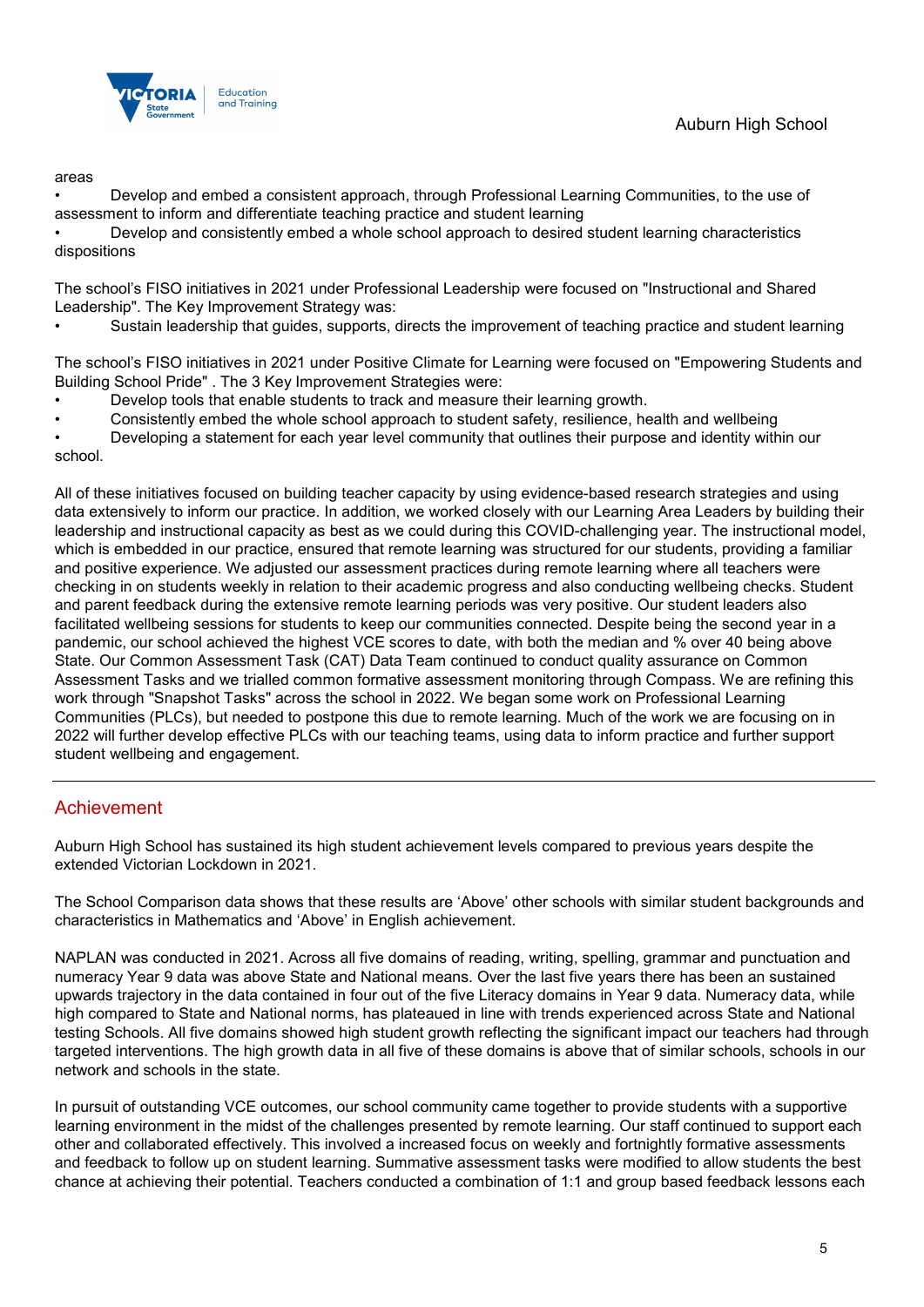

fortnight through remote learning platforms and onsite, to provide students access to teacher feedback. Students in Year 10 and 11 had an opportunity to sit a series of internal examinations at the end of the year. They received feedback from their teachers on areas of strength and improvement to assist them in their preparation for the following year. Students had the opportunity to act on this feedback during our Head Start program.

Auburn High School is incredibly proud of the effort of our students and our staff. Their efforts are recognised as the median Study Score of all VCE subjects undertaken by students at this school continued to increase. The median Study Score over the past four years has increased from 27 in 2017 to 31 in 2021, this reflects our school's continued focus on high quality teaching and learning. Almost 11% of VCE Study Scores across the school in 2021 were above 40. In English, our median Study Score was 32, while 21% of students achieved 37+. All graduating students were able to enter the post-secondary course/occupation of their choice.

## **Engagement**

Auburn High School has maintained a strong focus on student engagement throughout 2021, actively supporting students to remain engaged with their learning and with their school communities throughout the transitions into and out of remote learning due to Covid-19. Student attendance has remained strong across all year levels, ranging from 94% at year 9 to 97% at year 11 and 12. AHS student absence days were significantly lower than similar schools and more than 50% lower than the stage average for the same period. This was due in large part to the focused work of our Engagement Team, with Year Level Leaders working closely with the Assistant Principals and Wellbeing Team to ensure appropriate supports were put in place to support improved attendance in a responsive and timely manner. Attendance was recorded for every period throughout remote learning, and any absences followed up with parent/ student contact via phone, email or Teams in a highly individualised approach.

Personalised pathway planning continues to be a focus for students moving from the junior school into year 10, with the majority of AHS students undertaking at least one accelerated VCE subject in year 10. Students complete a career action plan each year at years 7-10 and this is further supported with year 9 and 10 students undertaking a series of career sessions to assist them in planning their 3 year senior school pathway. Morrisby testing was introduced in 2020 and continues to form an important part of our pathways program. School retention data continues to strengthen, with the percentage of students remaining at the school from year 7 to 10 now almost on par with the state average. 96.9% of students exited the senior school to further studies or full-time employment, well above the state average and on par with similar schools.

Student Attitudes to School Survey data was positive, demonstrating strong continuity of student engagement throughout remote and onsite learning periods. Effective teaching practice for cognitive engagement increased in all factors from 2019 data, significantly higher than similar and network schools. This was particularly pleasing given the challenges presented by transitioning in and out of remote learning. The student Pivot survey was again conducted at regular intervals throughout the year, a process of empowering student voice and agency further supported by studentled Teach the Teacher seminars and focus groups.

The Auburn Learner Qualities that were co-constructed in 2020 were embedded in 2021, with the first set of ALQ awards presented to students across all year levels. Year Level Leaders and the Engagement Team have further developed the Year Level Statements drawing on this shared language, regularly revisiting these as part of year level assemblies throughout the year.

## **Wellbeing**

In 2021, Auburn High School maintained high attendance in both on-site and online schooling periods, indicating a steady and positive trajectory as a result of close monitoring by the Engagement and Wellbeing Team. This team continues to meet regularly and employ a range of strategies to engage with individual students and families, as well as identifying and addressing Year level trends. In 2021, continued high expectations of academic progress and student conduct throughout remote learning were reinforced. There was diligent roll marking and monitoring of attendance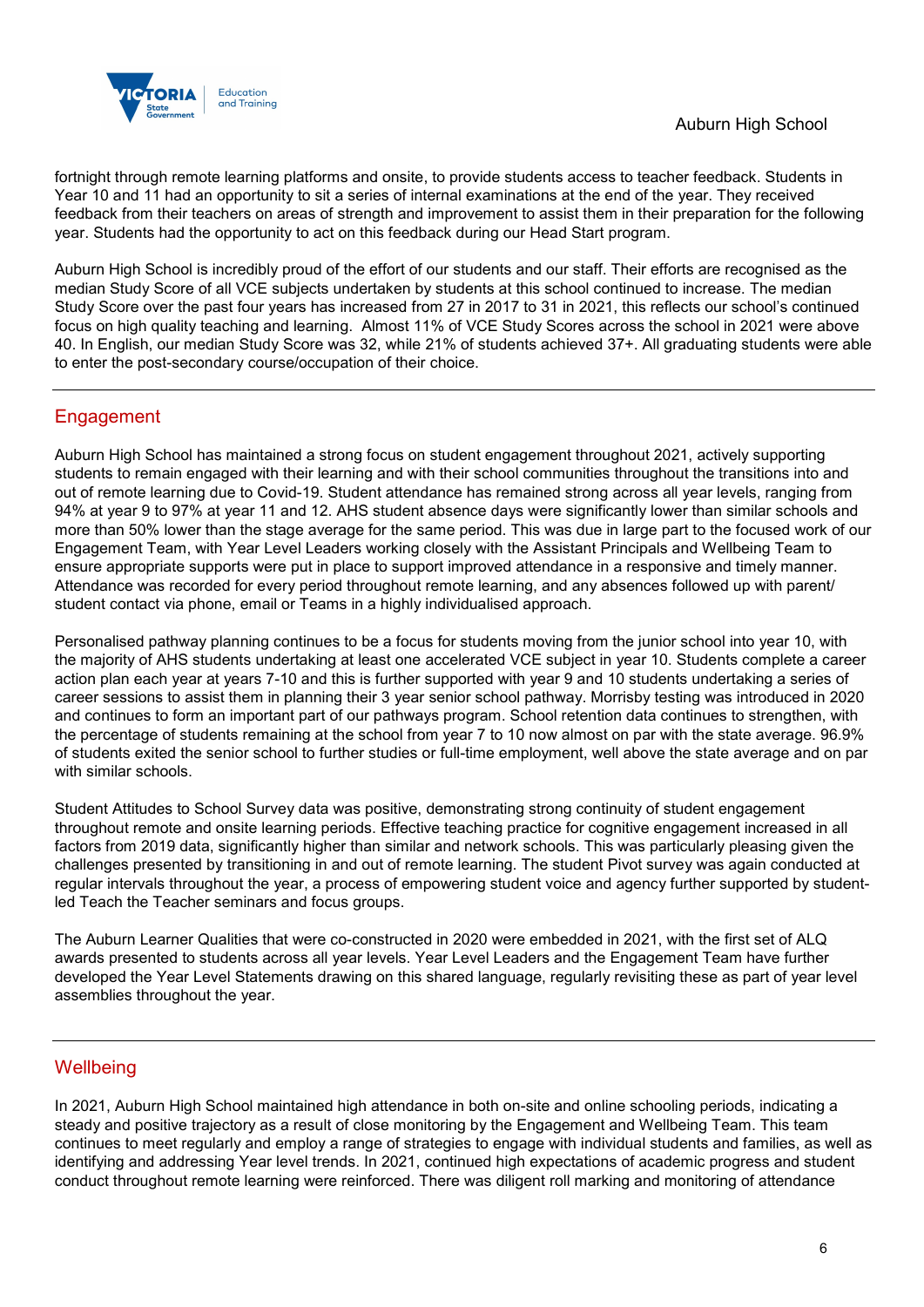

through weekly attendance/ engagement review meetings with Year Level Leaders and Student Wellbeing Coordinator. The relationship between high levels of school attendance with enhanced learning outcomes is clearly communicated to students and families. Parents are encouraged to access live attendance data for their child via the Compass Parent Portal.

In 2021, Year Level Leaders continued to use a targeted focus on setting expectations with each year level and enhancing their leadership within our School Community. The year level statements provided a narrative for each year level for the school year, supporting students to connect their experiences with success and growth. Through professional learning sessions the Year Level Leaders supported staff to build their capacity in creating positive classroom environments for all students, as well as raising awareness around the use of language within our community.

There was a strong focus on maintaining connectedness to community throughout the remote learning period, using technologies including Microsoft Teams to facilitate extra-curricular activities and maintain regular communication with students. The Wellbeing team maintained a program of remote student counselling throughout the year.

The PIVOT student feedback survey continued to be implemented school-wide in 2021. This supported the school in tracking and analysing year level trends in teaching and learning; as well as subject Learning Area trends in our online learning environment. In Term 3, a specific pulse check survey was designed to support the Junior School Students (Year 7 - 9) to provide targeted feedback that could support them with the remainder of their online learning. This provided feedback to teaching staff about students' experiences online (feeling part of a learning community and connections with their teachers about their learning). A professional learning session was held in Term 3 with a focus on student wellbeing, targeting the 2020 SASS data of teacher concern and advocate for school.

## Finance performance and position

Auburn High School completed 2021 in a favourable financial position. The School Council reconciled the 2021 school year with a salary deficit of \$582,217; this was offset against parent parents to the French Binational program for Year 7-9 of \$144,900, French Immersion of \$18,285, SEAL of \$31,980, and Overseas Students disbursement of \$494,976 for our International Students.

The balance of income came from parent contribution to school fees, donations to building and library funds, and bank interest. As with 2020, COVID-19 significantly impacted our income from locally raised funds in 2021 as we had limited gym, oval and facilities hire and canteen rent. The budget for parent payments to Essential Learning items was set at 80%, and we achieved 86%.

The school received Equity funding of \$34,833 and Middle Years Literacy and Numeracy funding of \$138,342 which was used towards staffing, professional development, and student support. The Tutor Learning program was introduced and funding of \$122,297 provided 1:1 tutoring. We received \$4,313 for CSEF distributed to families registered with Centrelink for use for camps and excursions.

The school met all financial compliance and ratified all actions at regular school council meetings.

AHS continued to increase enrolments in 2021 to 568, up from 527 in 2020.

### **For more detailed information regarding our school please visit our website at <https://www.auburnhs.vic.edu.au/>**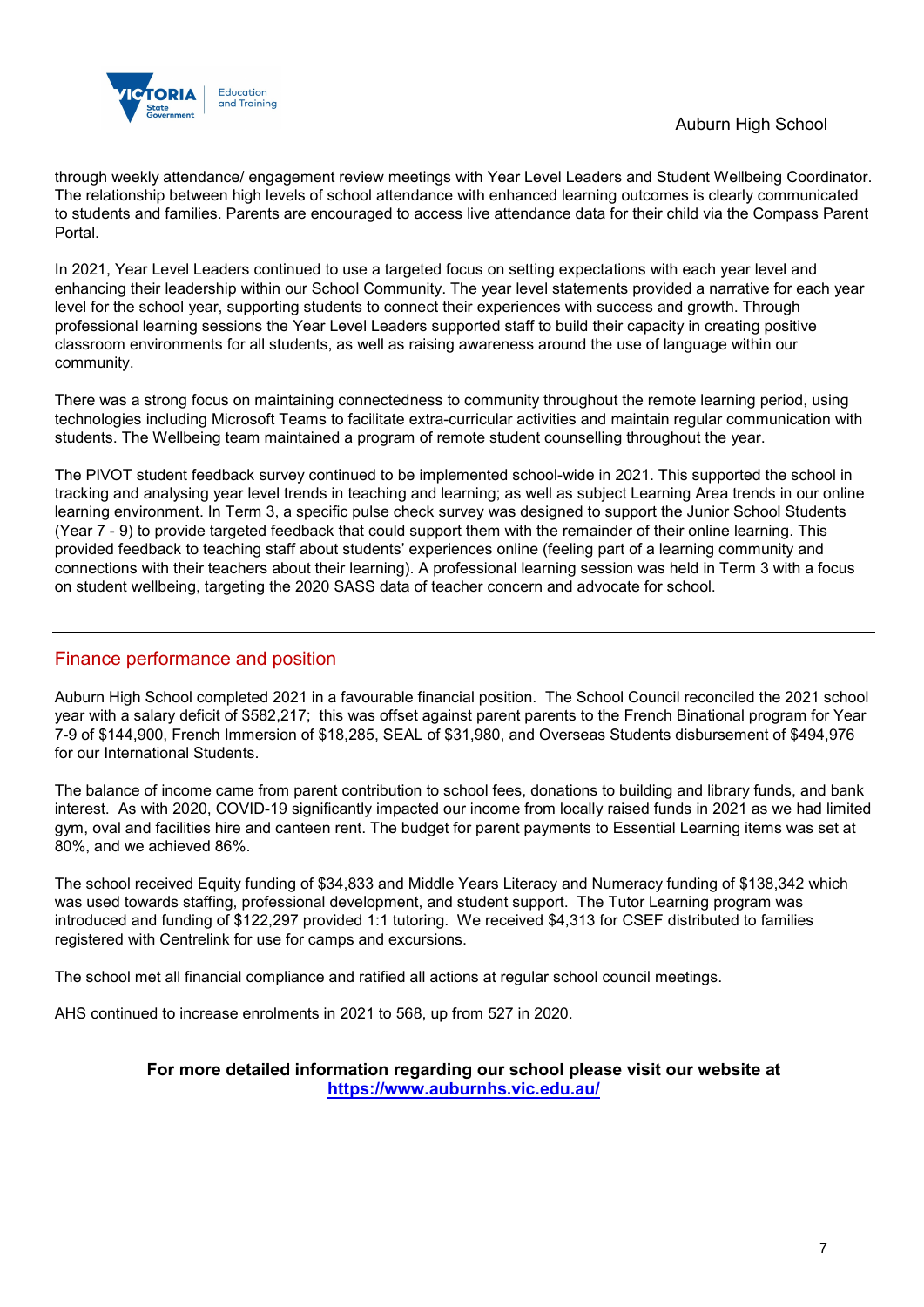

# **Performance Summary**

The Performance Summary for government schools provides an overview of how this school is contributing to the objectives of the Education State and how it compares to other Victorian government schools.

All schools work in partnership with their school community to improve outcomes for children and young people. Sharing this information with parents and the wider school community helps to support community engagement in student learning, a key priority of the Framework for Improving Student Outcomes.

Refer to the 'How to read the Annual Report' section for help on how to interpret this report.

## SCHOOL PROFILE

#### **Enrolment Profile**

A total of 609 students were enrolled at this school in 2021, 220 female and 389 male.

25 percent of students had English as an additional language and 0 percent were Aboriginal or Torres Strait Islander.

#### **Overall Socio-Economic Profile**

The overall school's socio-economic profile is based on the school's Student Family Occupation and Education index (SFOE).

SFOE is a measure of socio-educational disadvantage of a school, based on educational and employment characteristics of the parents/carers of students enrolled at the school. Possible SFOE band values are: Low, Low-Medium, Medium and High. A 'Low' band represents a low level of socio-educational disadvantage, a 'High' band represents a high level of socio-educational disadvantage.

This school's SFOE band value is: Low

#### **Parent Satisfaction Summary**

The percent endorsement by parents on their school satisfaction level, as reported in the annual Parent Opinion Survey.

Percent endorsement indicates the percent of positive responses (agree or strongly agree) from parents who responded to the survey.



#### **School Staff Survey**

The percent endorsement by staff on School Climate, as reported in the annual School Staff Survey.

Percent endorsement indicates the percent of positive responses (agree or strongly agree) from staff who responded to the survey. Data is suppressed for schools with three or less respondents to the survey for confidentiality reasons.

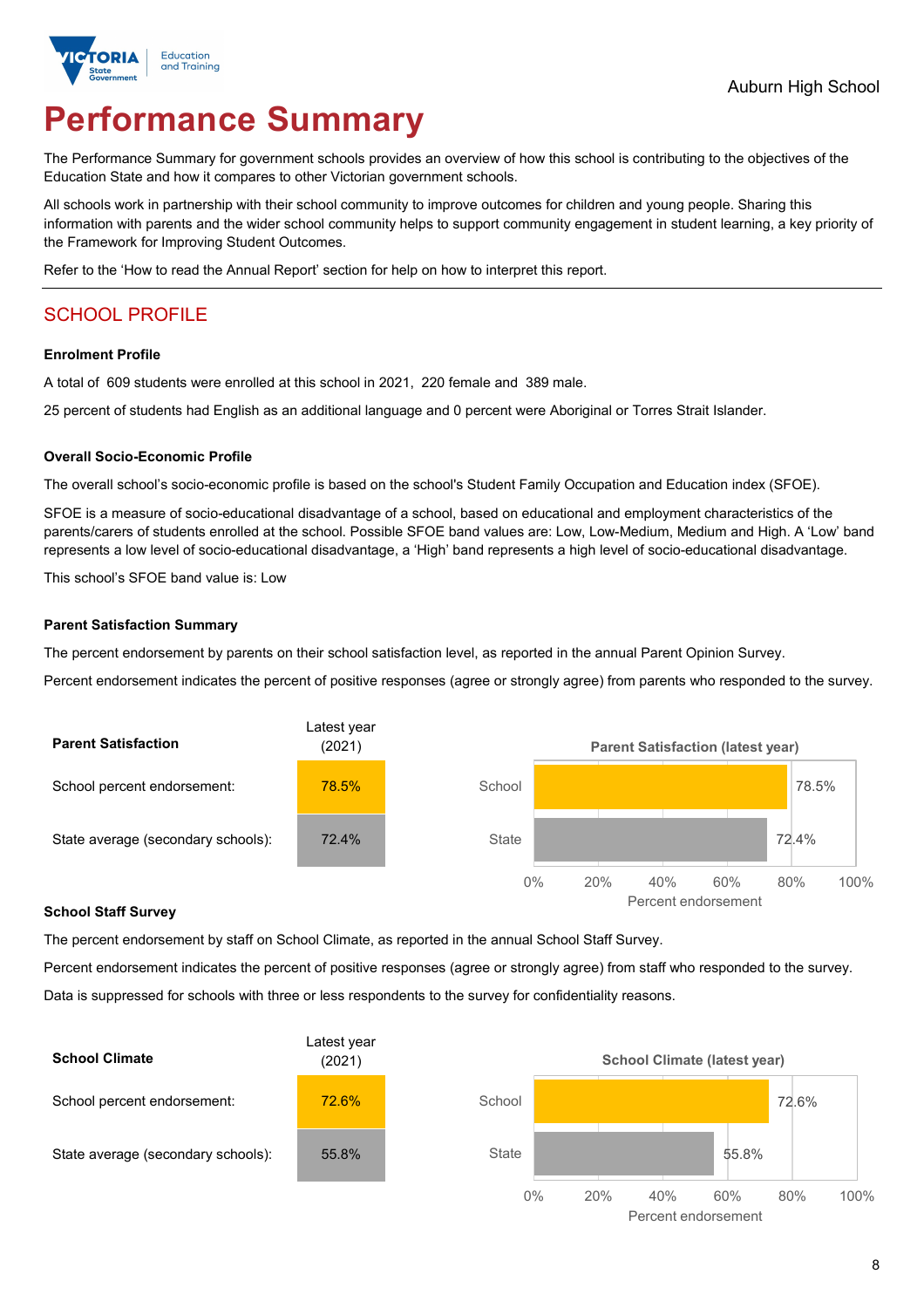

## ACHIEVEMENT

*Key: 'Similar Schools' are a group of Victorian government schools that are like this school, taking into account the school's socioeconomic background of students, the number of non-English speaking students and the size and location of the school.*

#### **Teacher Judgement of student achievement**

Percentage of students working at or above age expected standards in English and Mathematics.



| <b>Mathematics</b><br>Years 7 to 10                               | Latest year<br>(2021) |
|-------------------------------------------------------------------|-----------------------|
| School percent of students at or above age<br>expected standards: | 85.7%                 |
| Similar Schools average:                                          | 81.5%                 |
| State average:                                                    | 65.3%                 |

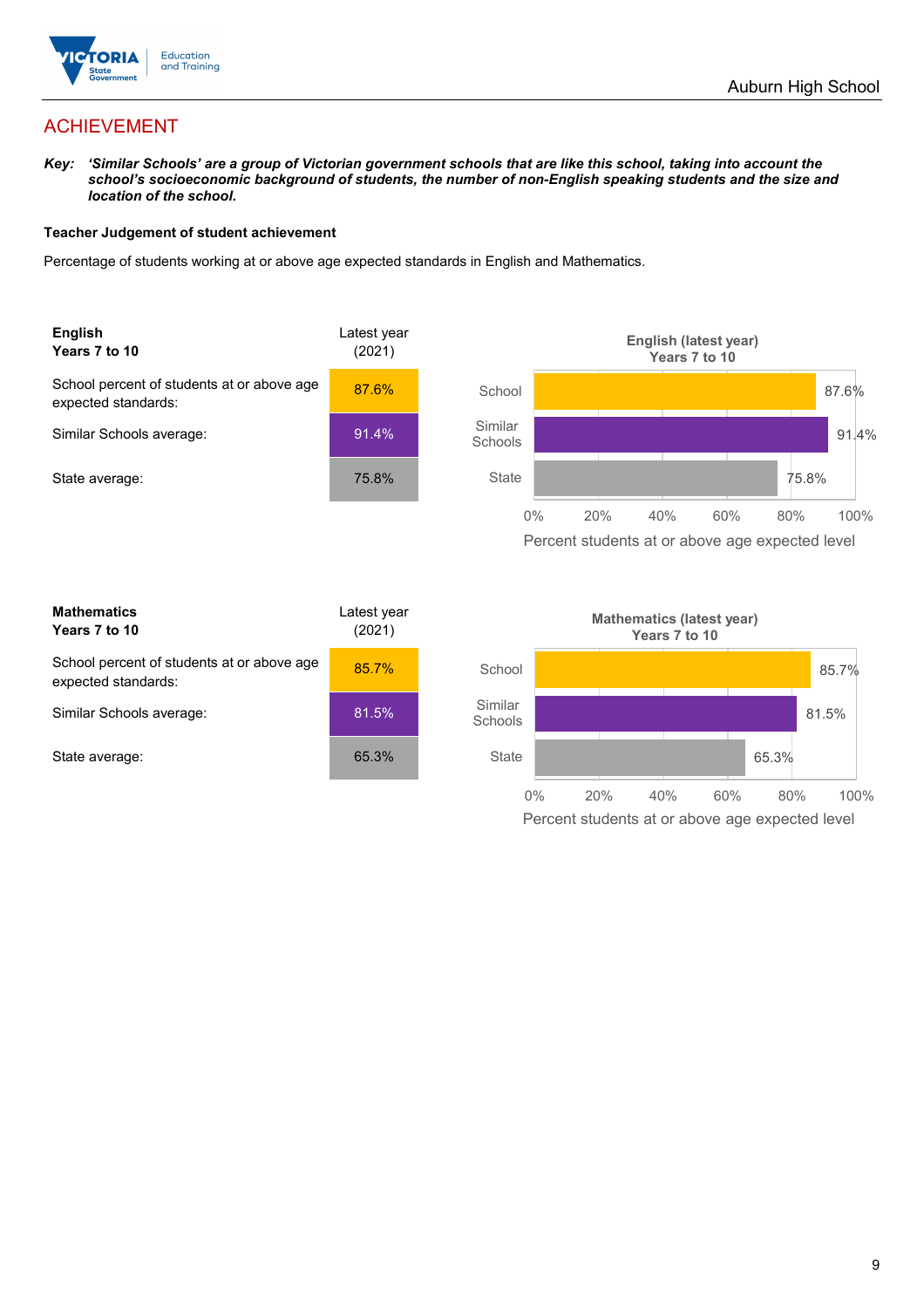

# ACHIEVEMENT (continued)

*Key: 'Similar Schools' are a group of Victorian government schools that are like this school, taking into account the school's socioeconomic background of students, the number of non-English speaking students and the size and location of the school.*

#### **NAPLAN**

Percentage of students in the top three bands of testing in NAPLAN.

Note: NAPLAN tests were not conducted in 2020, hence the 4-year average is the average of 2018, 2019 and 2021 data.

| Reading<br>Year 7                                 | Latest year<br>(2021) | 4-year<br>average |                    | <b>NAPLAN Reading (latest year)</b><br>Year <sub>7</sub>    |             |
|---------------------------------------------------|-----------------------|-------------------|--------------------|-------------------------------------------------------------|-------------|
| School percent of students in<br>top three bands: | 78.9%                 | 79.7%             | School             |                                                             | 78.9%       |
| Similar Schools average:                          | 76.3%                 | 74.9%             | Similar<br>Schools |                                                             | 76.3%       |
| State average:                                    | 55.2%                 | 54.8%             | State              | 55.2%                                                       |             |
|                                                   |                       |                   | $0\%$              | 20%<br>40%<br>60%<br>Percent of students in top three bands | 100%<br>80% |
| Reading<br>Year 9                                 | Latest year<br>(2021) | 4-year<br>average |                    | <b>NAPLAN Reading (latest year)</b><br>Year 9               |             |
| School percent of students in<br>top three bands: | 87.3%                 | 79.5%             | School             |                                                             | 87.3%       |
| Similar Schools average:                          | 62.9%                 | 64.8%             | Similar<br>Schools | 62.9%                                                       |             |
| State average:                                    | 43.9%                 | 45.9%             | State              | 43.9%                                                       |             |
|                                                   |                       |                   | $0\%$              | 20%<br>40%<br>60%<br>Percent of students in top three bands | 100%<br>80% |
| Numeracy<br>Year 7                                | Latest year<br>(2021) | 4-year<br>average |                    | <b>NAPLAN Numeracy (latest year)</b><br>Year <sub>7</sub>   |             |
| School percent of students in<br>top three bands: | 84.6%                 | 85.0%             | School             |                                                             | 84.6%       |
| Similar Schools average:                          | 76.7%                 | 76.4%             | Similar<br>Schools |                                                             | 76.7%       |
| State average:                                    | 55.2%                 | 55.3%             | <b>State</b>       | 55.2%                                                       |             |
|                                                   |                       |                   | 0%                 | 40%<br>20%<br>60%<br>Percent of students in top three bands | 80%<br>100% |
| Numeracy<br>Year 9                                | Latest year<br>(2021) | 4-year<br>average |                    | <b>NAPLAN Numeracy (latest year)</b><br>Year 9              |             |
| School percent of students in<br>top three bands: | 78.7%                 | 75.0%             | School             |                                                             | 78.7%       |
| Similar Schools average:                          | 65.7%                 | 67.3%             | Similar<br>Schools |                                                             | 65.7%       |
| State average:                                    | 45.0%                 | 46.8%             | State              | 45.0%                                                       |             |
|                                                   |                       |                   | 0%                 | 20%<br>40%<br>60%                                           | 80%<br>100% |

Percent of students in top three bands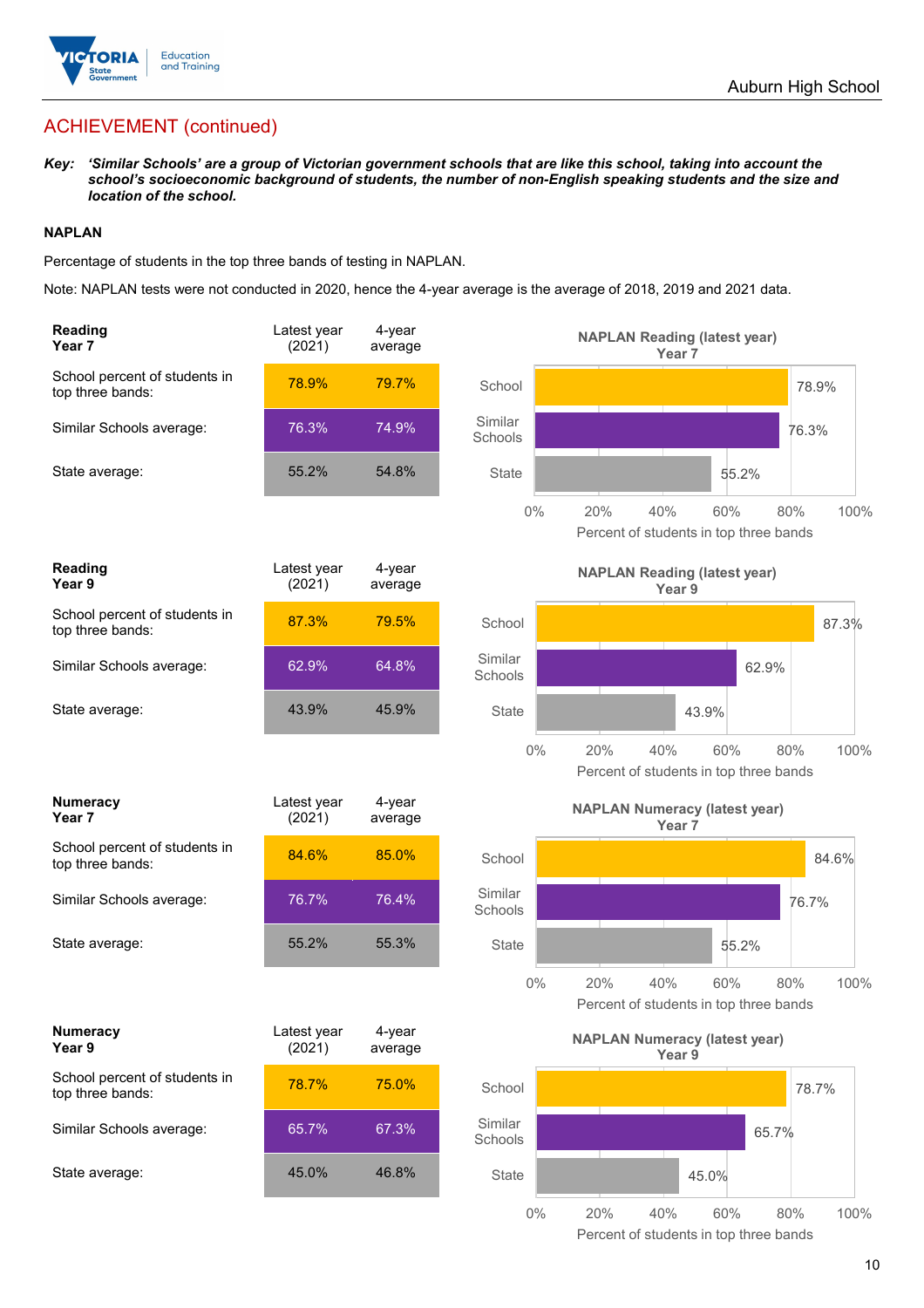

## ACHIEVEMENT (continued)

#### **NAPLAN Learning Gain**

NAPLAN learning gain is determined by comparing a student's current year result relative to the results of all 'similar' Victorian students (i.e., students in all sectors in the same year level who had the same score two years prior). If the current year result is in the top 25 percent, their gain level is categorised as 'High'; middle 50 percent is 'Medium'; bottom 25 percent is 'Low'.

#### **Learning Gain Year 5 (2019) to Year 7 (2021)**



#### **Learning Gain Year 7 (2019) to Year 9 (2021)**

|                             | Low<br>Gain | Medium<br>Gain | High<br>Gain | High Gain<br>(Similar<br>Schools) |                            |
|-----------------------------|-------------|----------------|--------------|-----------------------------------|----------------------------|
| Reading:                    | 10%         | 37%            | 53%          | 29%                               | 100%                       |
| Numeracy:                   | 15%         | 50%            | 35%          | 28%                               | 80%                        |
| Writing:                    | 14%         | 41%            | 45%          | 29%                               | Percent of students<br>60% |
| Spelling:                   | 10%         | 47%            | 42%          | 32%                               | 40%                        |
| Grammar and<br>Punctuation: | 6%          | 47%            | 46%          | 27%                               | 20%<br>$0\%$               |
|                             |             |                |              |                                   |                            |

**NAPLAN Learning Gain (latest year) Year 7 - Year 9**

**Now Gain** Medium Gain **Election** Gain

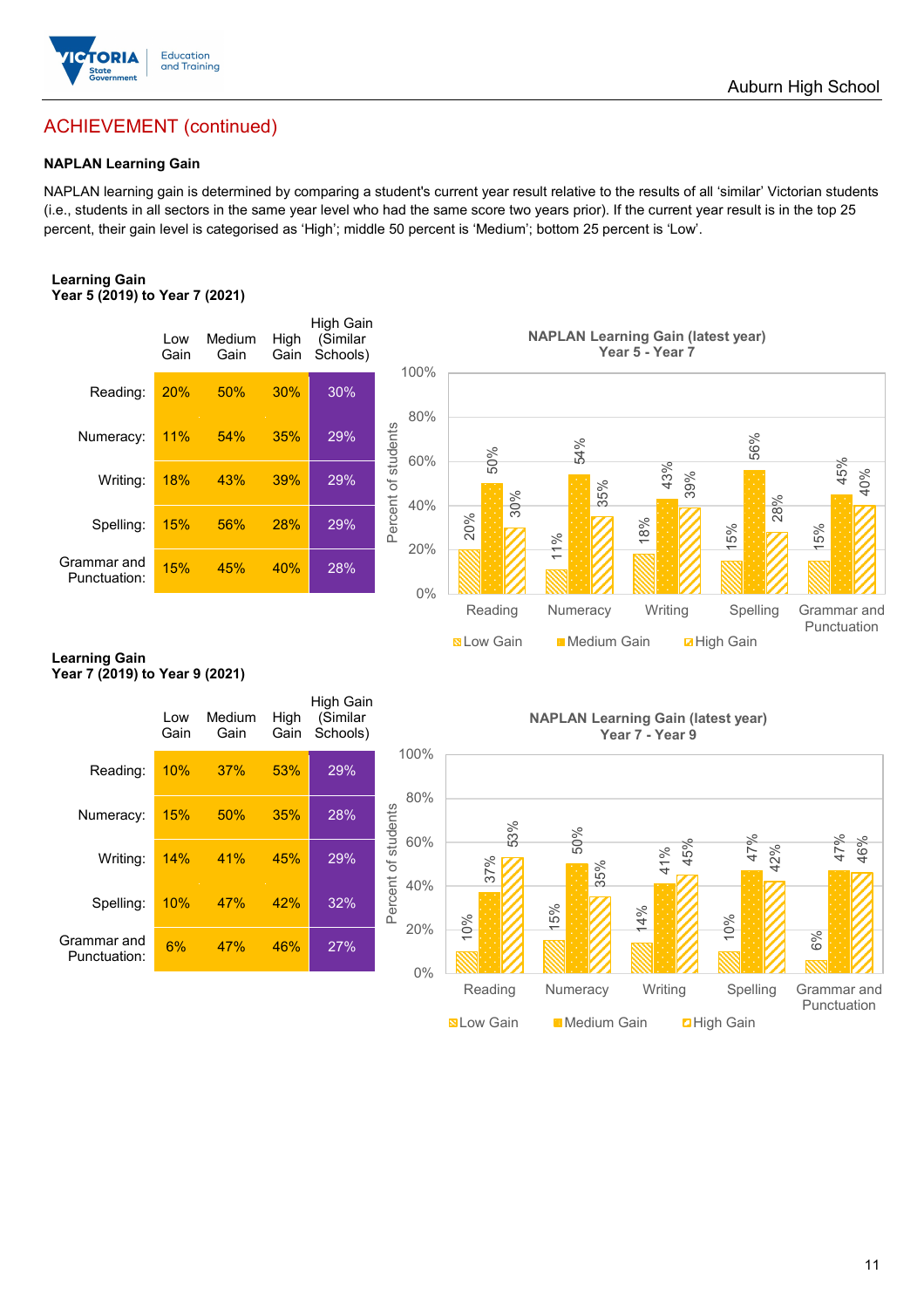

## ACHIEVEMENT (continued)

#### **Victorian Certificate of Education (VCE)**

Mean study score from all VCE subjects undertaken by students at this school. This includes all Unit 3 and 4 studies (including those completed in Year 11) and any VCE VET studies awarded a study score.

The maximum student study score is 50 and the state-wide mean (including government and non-government schools) is set at 30.



\* *Due to COVID-19, there may be some under-reporting of VET completed competencies from schools due to students still completing outstanding 2021 VET units in 2022.*

### ENGAGEMENT

*Key: 'Similar Schools' are a group of Victorian government schools that are like this school, taking into account the school's socioeconomic background of students, the number of non-English speaking students and the size and location of the school.*

#### **Average Number of Student Absence Days**

Absence from school can impact on students' learning. Common reasons for non-attendance include illness and extended family holidays. Absence and attendance data in 2020 and 2021 may have been influenced by local COVID-19.



Average number of absence days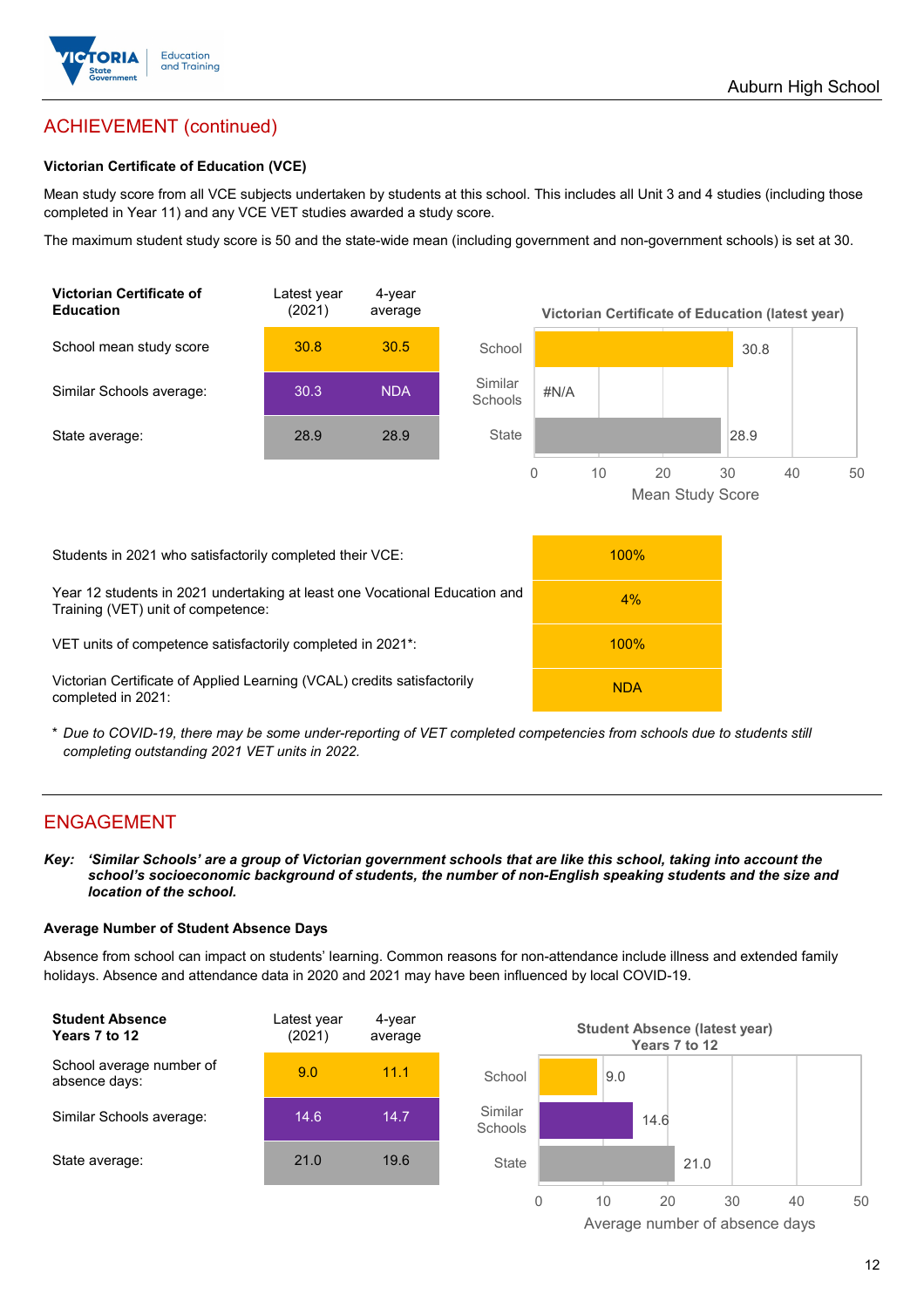

## ENGAGEMENT (continued)

#### **Attendance Rate (latest year)**

|                                             | Year i | Year 8 | Year 9 | Year 10 | Year 11 | Year 12 |
|---------------------------------------------|--------|--------|--------|---------|---------|---------|
| Attendance Rate by year level<br>$(2021)$ : | 96%    | 95%    | 94%    | 96%     | 97%     | 97%     |

#### **Student Retention**

Percentage of Year 7 students who remain at the school through to Year 10.



#### **Students exiting to further studies or full-time employment**

Percentage of students from Years 10 to 12 going on to further studies or full-time employment.

Note: This measure refers to data from the year when students exited the school. Data excludes destinations recorded as 'Unknown'.

| <b>Student Exits</b><br><b>Years 10 to 12</b>                             | Latest year<br>(2020) | 4-year<br>average |                    |       |     | Years 10 to 12 | <b>Student Exits (latest year)</b> |     |         |
|---------------------------------------------------------------------------|-----------------------|-------------------|--------------------|-------|-----|----------------|------------------------------------|-----|---------|
| School percent of students to further<br>studies or full-time employment: | 96.9%                 | 94.2%             | School             |       |     |                |                                    |     | 96.9%   |
| Similar Schools average:                                                  | 96.7%                 | 96.2%             | Similar<br>Schools |       |     |                |                                    |     | $6.7\%$ |
| State average:                                                            | 89.9%                 | 89.2%             | State              |       |     |                |                                    |     | 89.9%   |
|                                                                           |                       |                   |                    | $0\%$ | 20% | 40%            | 60%                                | 80% | 100%    |

Percent of students with positive destinations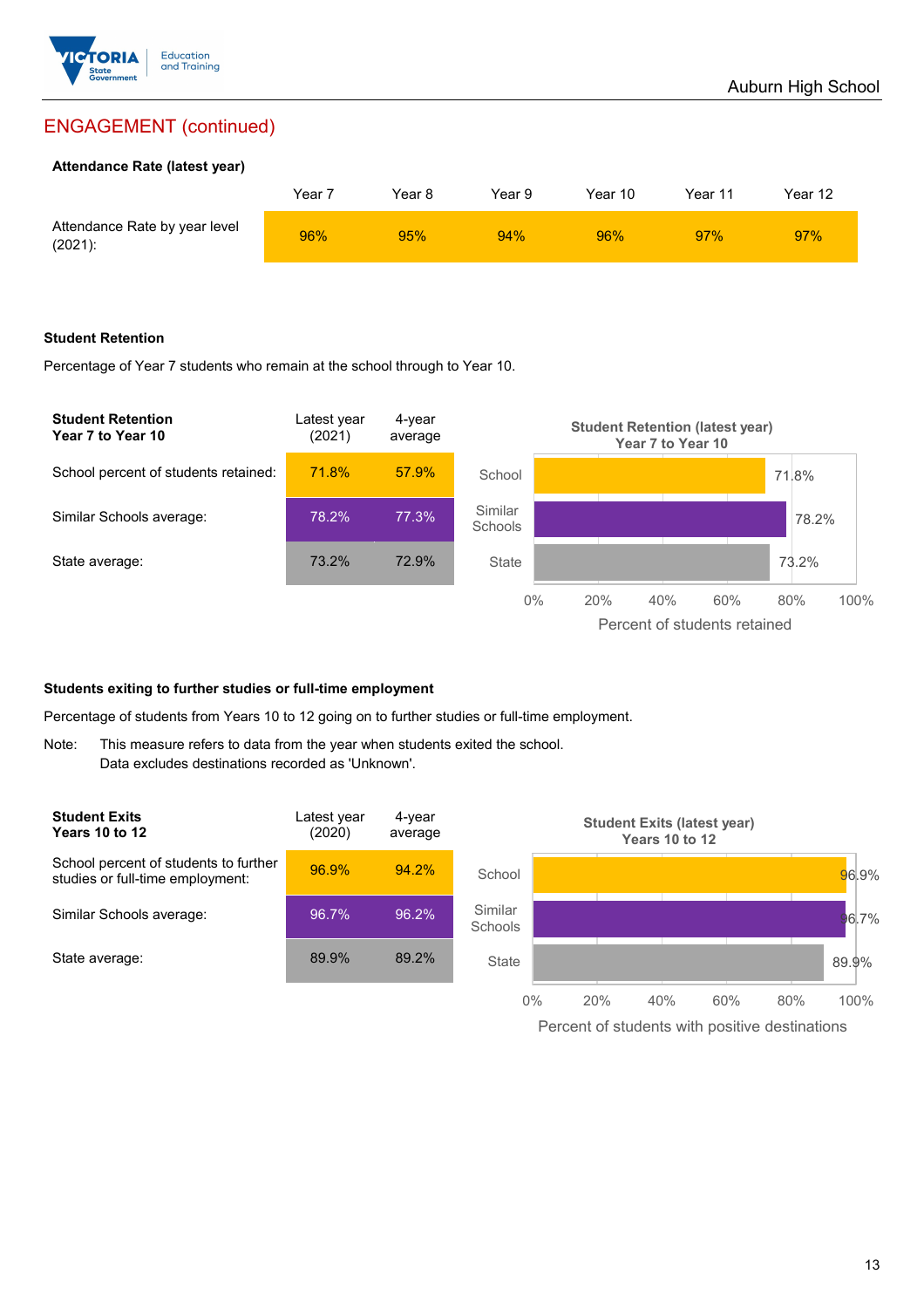

## **WELLBEING**

*Key: 'Similar Schools' are a group of Victorian government schools that are like this school, taking into account the school's socioeconomic background of students, the number of non-English speaking students and the size and location of the school.*

#### **Student Attitudes to School – Sense of Connectedness**

The percent endorsement on Sense of Connectedness factor, as reported in the Attitudes to School Survey completed annually by Victorian government school students, indicates the percent of positive responses (agree or strongly agree).



*Due to lower participation rates, differences in the timing of the survey/length of survey period and the general impact of Covid19 across 2020 and 2021, data are often not comparable with previous years or within similar school groups. Care should be taken when interpreting these results.*



#### **Student Attitudes to School – Management of Bullying**

The percent endorsement on Management of Bullying factor, as reported in the Attitudes to School Survey completed annually by Victorian government school students, indicates the percent of positive responses (agree or strongly agree).

| <b>Management of Bullying</b><br>Years 7 to 12 | Latest year<br>(2021) | 4-year<br>average |  |
|------------------------------------------------|-----------------------|-------------------|--|
| School percent endorsement:                    | $60.2\%$              | 59.7%             |  |
| Similar Schools average:                       | 54.1%                 | 58.1%             |  |
| State average:                                 | 53.3%                 | 56.8%             |  |

*Due to lower participation rates, differences in the timing of the survey/length of survey period and the general impact of Covid19 across 2020 and 2021, data are often not comparable with previous years or within similar school groups. Care should be taken when interpreting these results.*

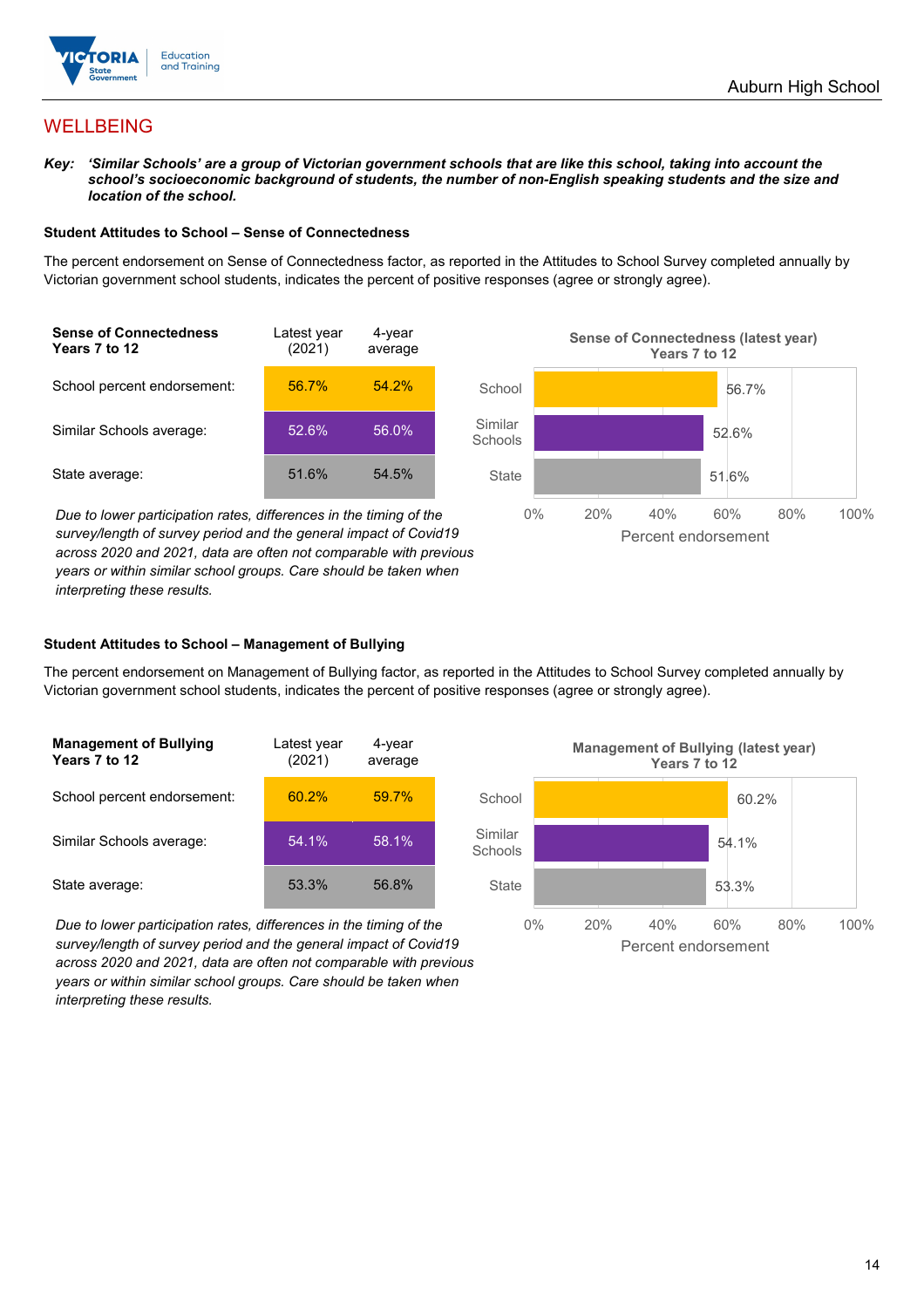

# **Financial Performance and Position**

FINANCIAL PERFORMANCE - OPERATING STATEMENT SUMMARY FOR THE YEAR ENDING 31 DECEMBER, 2021

| <b>Revenue</b>                        | <b>Actual</b> |
|---------------------------------------|---------------|
| <b>Student Resource Package</b>       | \$5,880,311   |
| <b>Government Provided DET Grants</b> | \$1,032,828   |
| Government Grants Commonwealth        | \$10,575      |
| Government Grants State               | \$10,529      |
| Revenue Other                         | \$9,071       |
| <b>Locally Raised Funds</b>           | \$1,158,508   |
| <b>Capital Grants</b>                 | \$12,009      |
| <b>Total Operating Revenue</b>        | \$8,113,831   |
|                                       |               |

| Equity <sup>1</sup>                                 | <b>Actual</b> |
|-----------------------------------------------------|---------------|
| Equity (Social Disadvantage)                        | \$22,256      |
| Equity (Catch Up)                                   | \$7,318       |
| <b>Transition Funding</b>                           | \$0           |
| Equity (Social Disadvantage - Extraordinary Growth) | \$0           |
| <b>Equity Total</b>                                 | \$29,574      |

| <b>Expenditure</b>                    | <b>Actual</b> |
|---------------------------------------|---------------|
| Student Resource Package <sup>2</sup> | \$6,462,527   |
| Adjustments                           | (\$60, 816)   |
| <b>Books &amp; Publications</b>       | \$4,050       |
| Camps/Excursions/Activities           | \$267,040     |
| <b>Communication Costs</b>            | \$18,310      |
| Consumables                           | \$126,947     |
| Miscellaneous Expense <sup>3</sup>    | \$387,552     |
| <b>Professional Development</b>       | \$36,227      |
| Equipment/Maintenance/Hire            | \$384,420     |
| <b>Property Services</b>              | \$535,336     |
| Salaries & Allowances <sup>4</sup>    | \$169,630     |
| <b>Support Services</b>               | \$205,483     |
| Trading & Fundraising                 | \$7,953       |
| <b>Motor Vehicle Expenses</b>         | \$0           |
| <b>Travel &amp; Subsistence</b>       | \$239         |
| <b>Utilities</b>                      | \$110,284     |
| <b>Total Operating Expenditure</b>    | \$8,655,184   |
| <b>Net Operating Surplus/-Deficit</b> | ( \$553, 361) |
| <b>Asset Acquisitions</b>             | \$14,900      |

(1) The equity funding reported above is a subset of the overall revenue reported by the school.

(2) Student Resource Package Expenditure figures are as of 10 Mar 2022 and are subject to change during the reconciliation process.

(3) Miscellaneous Expenses include bank charges, administration expenses, insurance and taxation charges.

(4) Salaries and Allowances refers to school-level payroll.